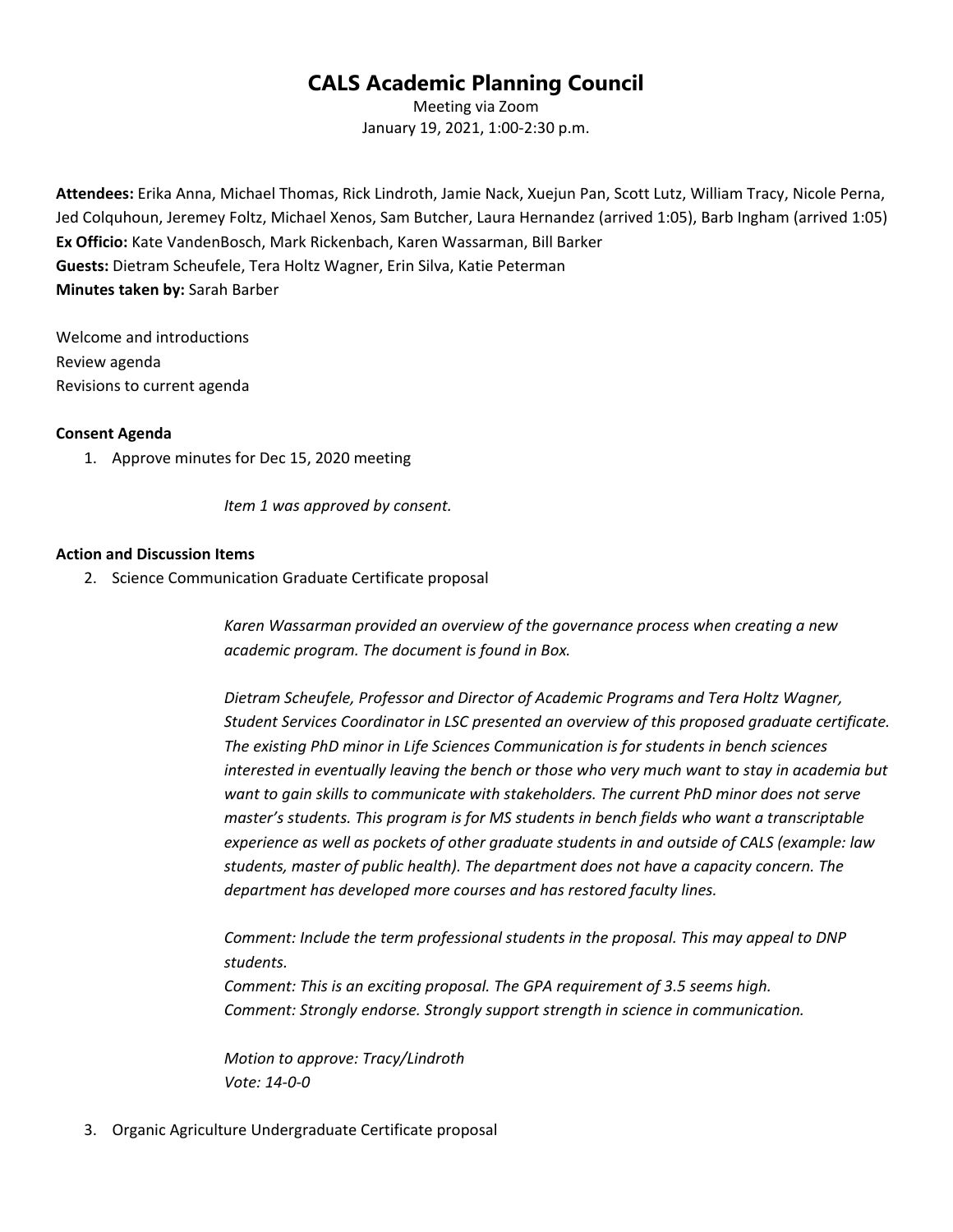*Erin Silva, Associate Professor in Plant Pathology and Katie Peterman, Organic Certificate Program Manager presented the proposal. This is a broad interdisciplinary effort, mostly among CALS departments, but others outside of CALS as well. Organic instruction is expanding and accelerating. UW-Madison is in a unique position to fill the needs for farming and industry. There is increased funding for research. The state of Wisconsin has a diverse presence in the organic sector. Students in the Agroecology 103 course were surveyed and 44% of students in the course were interested in declaring the proposed certificate and 55% thought it would help with their career goals. There is funding available for student services and TA support.*

*The certificate includes 4 core courses (9 credits) and 6 credits of electives. Two new courses have been created for the certificate (PL PATH 367: Intro to Organic Agriculture: Production, Markets, and Policy and PL PATH 499: Independent Study in Organic Agriculture). The electives are organized into four categories. There are a total of 41 elective courses for students to select from. This is a broad suite of options. An annual review by the governance committee will allow the program to refine electives and the curriculum. A key aspect of the program is the immersive experience (PL PATH 499) to allow students to engage with industry or research. The program has already secured opportunities for declared students. Students will not be able to declare both the Organic Agriculture certificate and the Food Systems certificate (the program is working with Community and Environmental Sociology) or the Organic Agriculture certificate and the Environmental Studies certificate.*

*Q: The program is a growth opportunity for college. How will the certificate market and communicate to students and employers? The organic production and processing breadth area does not include an organic production course, can you address this? A: Advising documents are being created. Katie Peterman will be the student advisor. There are not many exclusively organic courses. The program learning outcomes indicate students will learn about the benefits and draw backs of organic. Students also need to be exposed to a breadth of concepts.* 

*Q: Have you considered including Claudia Calderon's Structural Racism in US Ag Systems as part of the program? It is important to address disparities.*

*A: Yes, the course is currently being taught as a topics course. We are waiting for it to become a permanent course, and then we expect to include it in the program. The colloquium course also brings in topics of equity and diversity.* 

*Q: How will the college sustain two similar certificates - Food Systems and Organic Agriculture? A: Program is working with C&E SOC as the admin home of the Food Systems Certificate. The learning objectives for each program are distinct. Advising will work together to communicate these differences to students. There is a differentiation in core courses and we believe that warrants two distinct certificates.* 

*Comment: The Organic Agriculture program is trying to address this in its governance structure. The chair of C&E SOC is aware, he provided a very supportive letter of support, but there has not been a robust discussion with Food Systems. Steve Ventura helped with the creation of both programs.*

*Comment: Program learning outcomes are different*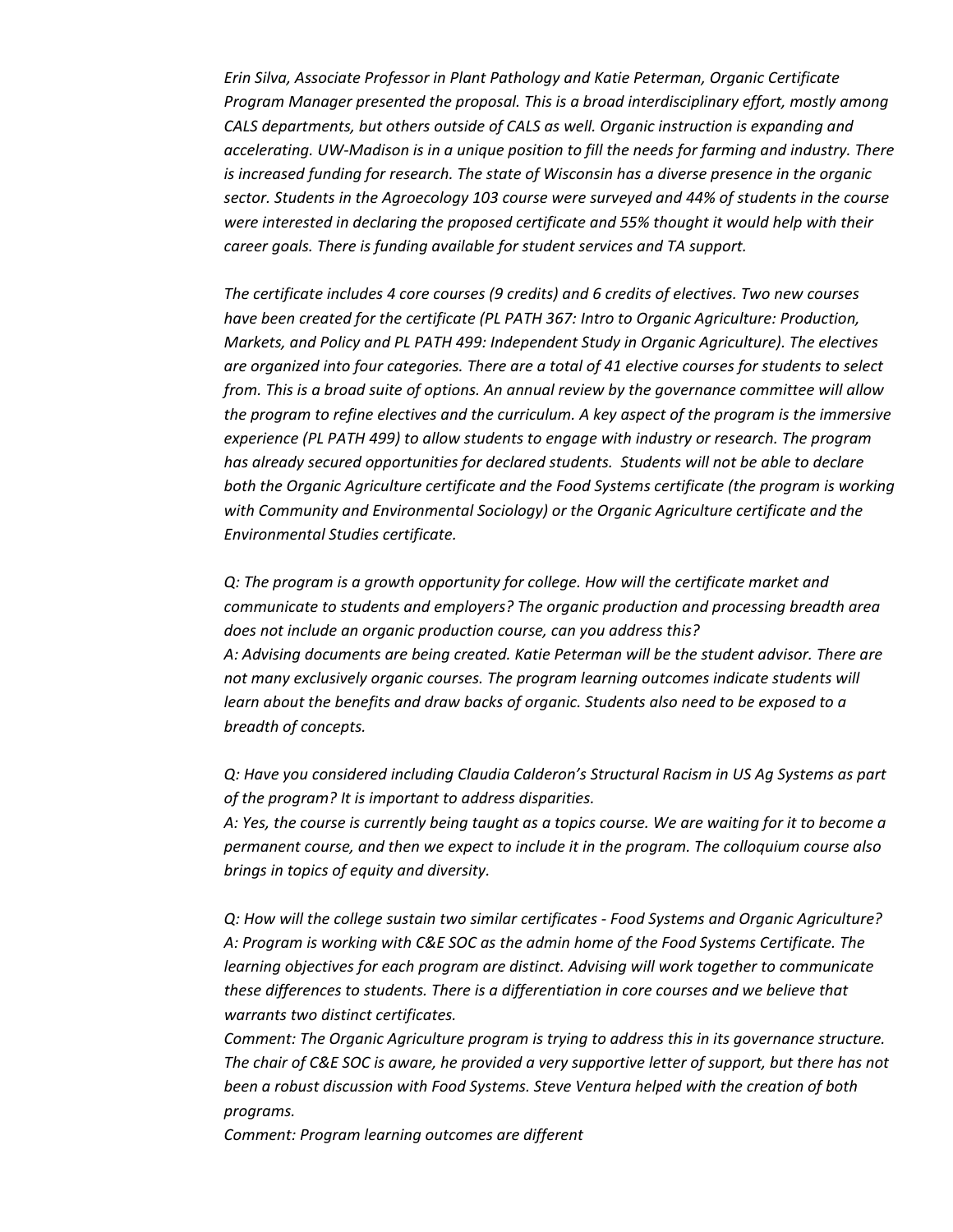*Comment: Student services role will be important*

*Comment: Visionaries of new programs can leave UW making it difficult for a program to be sustained. It was noted that there is broad engagement in the planning of this certificate.*

*Q: What was enrollment in Agroecology 103 this fall and what is enrollment in the 375 Organic Production and Markets course this spring?*

*A: Agroecology 103 had approximately 200 students. The spring offering of the 375 course has 15 students enrolled.*

*Q: How do you communicate the difference in training between Food Systems and Organic Agriculture to employers?*

*A: The organic industry is very defined. Students who complete the organic certificate will have knowledge of specific organic principles and practices. Organic is a more defined field and production process. Food Systems is more broadly defined.* 

*Move to approve: Tracy/Foltz Vote: 14-0-0*

4. APC Self-Study discussion (continued)

*Dean Kate returned to the APC self-study review. After discussion in mid-December about the structural recommendations by the APC self-study review committee, the intention is to discuss how APC can best serve the college in strategic decisions. Dean Kate provided seven ideas:*

- *1. APC could be more involved in choosing topics for discussion. The committee could meet in the absence of the Dean, Associate Deans, and staff to surface topics to discuss.*
- *2. Include more APC members in college working groups.*
- *3. Include an APC member on each program review committee. This is similar to how the Graduate Faculty Executive Committee (GFEC) is structured.*
- *4. Include APC members on each center review committee and provide guidance on center governance. What expectations do we have for Center directors? What expectations does the College have for long-term center goals?*
- *5. Involve APC members in faculty and staff affairs. Examples include post tenure review, faculty mentoring, personnel issues.*
- *6. Engage APC more in the departmental 5-year planning process. Review 5-year plans in advance of program review or review particular topics/sections of the 5-year plan.*
- *7. Discuss interdisciplinary topics particularly where more coordination may be useful. Examples include a strategic framework for data science among CALS programs and organic agriculture which bridges over a half dozen departments.*

*Comment: Interest in faculty/staff affairs and interdisciplinary topics (5 and 7) Comment: Interest in suggestion 1, but this is a community and inclusion of the Dean and others can be valuable. The CASI model and its engagement with the Dean's Office is a good example*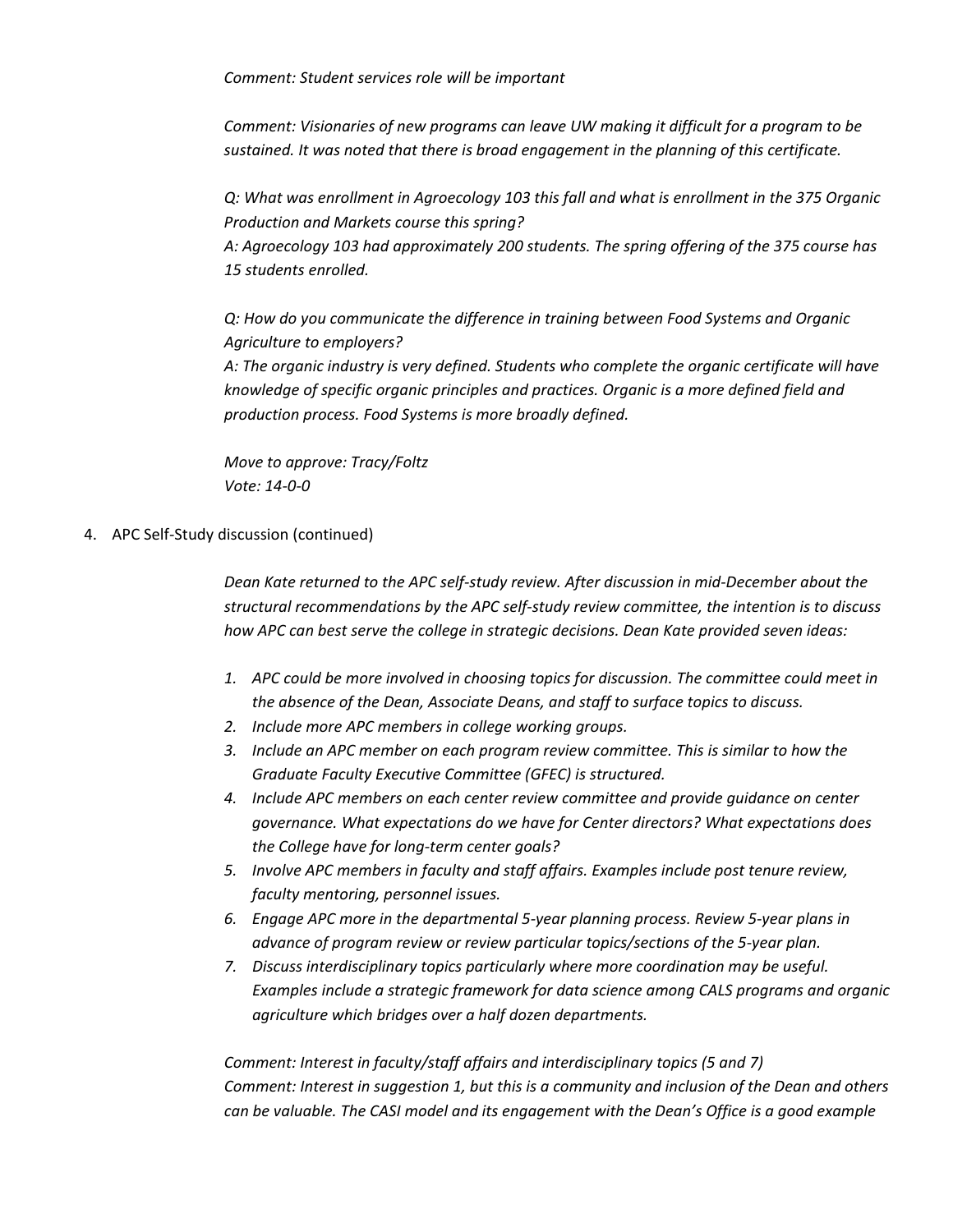*Comment: Interest in suggestion 1, 5, 7. Also, include a phrase or sentence for each agenda item with intended purpose or goal and brief background for each APC agenda item could be helpful. Comment: It would be helpful to hear more about what happens after program review.* 

## **Informational Items and Announcements**

5. Budget update

*Dean Kate provided a recap on the budget cuts. CALS had a one-time cut of \$2M which has been handled. Now addressing the \$2.7M base cut of 101 GPR funding. CALS overall spending is approximately \$65M. Later this week departments and centers will receive their assigned cut. In late Feb/early March Dean Kate will meet with the Provost and Vice Chancellor of Finance and Administration about the budget. In March/April the budget will be loaded for the upcoming fiscal year (begins in July). On Monday there will be an eCALS article about the cuts.* 

*In assigning the cuts, there were a number of guiding principles. The College is trying to be strategic and fair, but it is also hard to do in a short period of time. All academic departments will take some cuts, the amount will be based on performance metrics in research and teaching. Some nonacademic units will take a higher proportion of cuts; changes to fee for service programs will contribute as well. The College receives some earmarks. Few centers have state funds. Only those centers with the largest allocations will face a cut. TA allocations are fully protected.* 

*104 Extension cut will be proportional to the 101 cut. There have been some vacancies held open which will help. The timeline of the 104 cut is slightly less aggressive than the 101 cut. Extension priories are still being determined.* 

*Budgets are arcane. Hard to know budget literacy of general personnel in college. It will be helpful to know your questions, what you know, and what you need to know. Moving forward we'll focus on the strategic approaches to allocating funds.* 

*Comment: Regarding the forward-looking realm, questions we might ask include, how do we know this department is performing well and against what? How do we reflect on the lifecycle of the department? What are areas of opportunities? How do we smooth some of that out over time?*

*Comment: The forward-looking piece is something APC can be a part of.* 

*Comment: There might be a role for APC in reviewing the 5-year plans. What are departments most important priorities? Is there some way to extract information from 5-year plans to pull out greater priorities?*

*Comment: Faculty reviews and tenure could be a way to identify department health.* 

*Comment: Consider communicating what APC has done each month in eCALS.* 

*Comment: It could help departments to see examples from other departments that have good strategic plans. Other depts could extract from those models.*